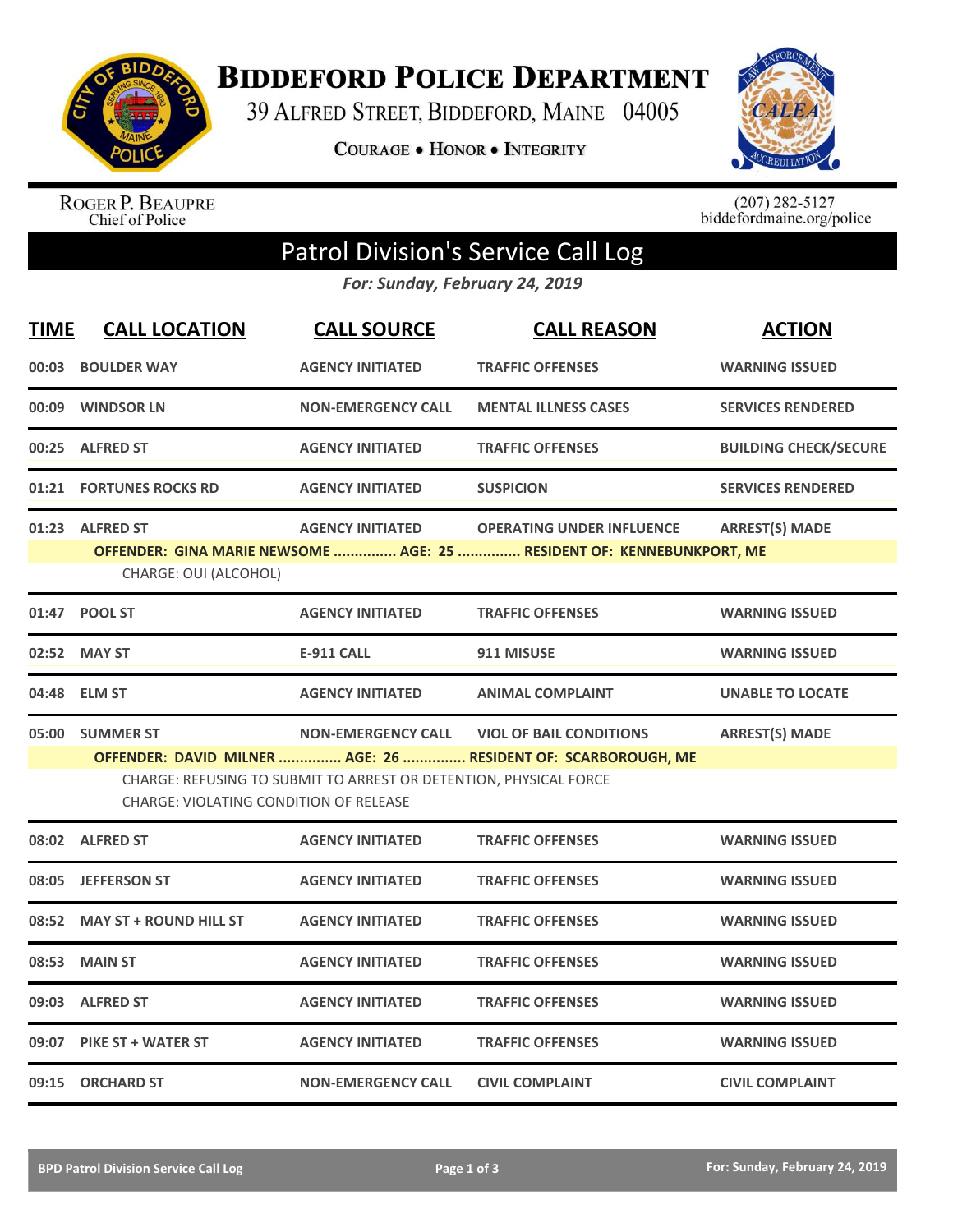| <b>TIME</b> | <b>CALL LOCATION</b>        | <b>CALL SOURCE</b>        | <b>CALL REASON</b>                        | <b>ACTION</b>                |
|-------------|-----------------------------|---------------------------|-------------------------------------------|------------------------------|
|             | 09:21 ELM ST + LANDRY ST    | <b>AGENCY INITIATED</b>   | <b>TRAFFIC OFFENSES</b>                   | <b>WARNING ISSUED</b>        |
|             | 09:24 ALFRED ST             | <b>AGENCY INITIATED</b>   | <b>TRAFFIC OFFENSES</b>                   | <b>WARNING ISSUED</b>        |
|             | 09:31 ELM ST                | <b>WALK-IN AT STATION</b> | <b>UNLOCKED DOORS - WINDOWS</b>           | <b>SERVICES RENDERED</b>     |
|             | 09:50 HILL ST               | <b>E-911 CALL</b>         | ATTEMPTED/THREATENED SUICIDE REPORT TAKEN |                              |
|             | 10:19 ALFRED ST             | <b>WALK-IN AT STATION</b> | <b>MENTAL ILLNESS CASES</b>               | <b>SERVICES RENDERED</b>     |
|             | 10:39 ALFRED ST             | <b>WALK-IN AT STATION</b> | <b>PAPERWORK</b>                          | <b>PAPERWORK SERVED</b>      |
|             | 10:56 FOSS ST               | <b>AGENCY INITIATED</b>   | <b>PAPERWORK</b>                          | <b>PAPERWORK NOT SERVED</b>  |
|             | 10:59 ALFRED ST             | <b>NON-EMERGENCY CALL</b> | <b>SIGN DOWN</b>                          | <b>SERVICES RENDERED</b>     |
|             | 11:04 STATE ST              | <b>WALK-IN AT STATION</b> | <b>ARTICLES LOST/FOUND</b>                | <b>SERVICES RENDERED</b>     |
|             | 11:06 ELM ST                | <b>AGENCY INITIATED</b>   | <b>PAPERWORK</b>                          | <b>PAPERWORK NOT SERVED</b>  |
|             | 11:07 ELM ST                | <b>NON-EMERGENCY CALL</b> | <b>TRAFFIC OFFENSES</b>                   | <b>SERVICES RENDERED</b>     |
|             | 11:26 POOL ST               | <b>AGENCY INITIATED</b>   | <b>PAPERWORK</b>                          | <b>PAPERWORK NOT SERVED</b>  |
| 12:18       | <b>ELM ST + RATHIER ST</b>  | <b>AGENCY INITIATED</b>   | <b>TRAFFIC OFFENSES</b>                   | <b>WARNING ISSUED</b>        |
|             | 12:48 ALFRED ST + MAY ST    | <b>AGENCY INITIATED</b>   | <b>TRAFFIC OFFENSES</b>                   | <b>WARNING ISSUED</b>        |
|             | 13:10 PINEWOOD CIR          | <b>NON-EMERGENCY CALL</b> | <b>PUBLIC WORKS</b>                       | <b>REFERRED OTHER AGENCY</b> |
|             | 13:58 VINE ST               | <b>NON-EMERGENCY CALL</b> | <b>MENTAL ILLNESS CASES</b>               | <b>SERVICES RENDERED</b>     |
|             | 14:40 SOUTH ST              | <b>E-911 CALL</b>         | 911 MISUSE                                | <b>WARNING ISSUED</b>        |
|             | <b>15:55 MARINER WAY</b>    | <b>AGENCY INITIATED</b>   | <b>SUSPICION</b>                          | <b>FIELD INTERVIEW</b>       |
|             | 15:57 ALFRED ST             | <b>AGENCY INITIATED</b>   | <b>CHECK WELFARE</b>                      | <b>SERVICES RENDERED</b>     |
|             | 16:30 ALFRED ST             | <b>NON-EMERGENCY CALL</b> | <b>COURT ORDERED CHECK IN</b>             | <b>SERVICES RENDERED</b>     |
|             | 16:43 ALFRED ST             | <b>WALK-IN AT STATION</b> | <b>MENTAL ILLNESS CASES</b>               | <b>SERVICES RENDERED</b>     |
|             | 17:13 ELM ST + PEARL ST     | <b>AGENCY INITIATED</b>   | <b>TRAFFIC OFFENSES</b>                   | <b>WARNING ISSUED</b>        |
|             | 17:20 MEDICAL CENTER DR     | E-911 CALL                | 911 MISUSE                                | <b>NO ACTION REQUIRED</b>    |
|             | 17:44 ALFRED ST + EMMONS PL | <b>AGENCY INITIATED</b>   | <b>TRAFFIC OFFENSES</b>                   | <b>WARNING ISSUED</b>        |
|             | 18:57 ALFRED ST             | <b>WALK-IN AT STATION</b> | <b>COURT ORDERED CHECK IN</b>             | <b>SERVICES RENDERED</b>     |
|             | 20:06 ANDREWS RD            | <b>E-911 CALL</b>         | 911 MISUSE                                | <b>NO ACTION REQUIRED</b>    |